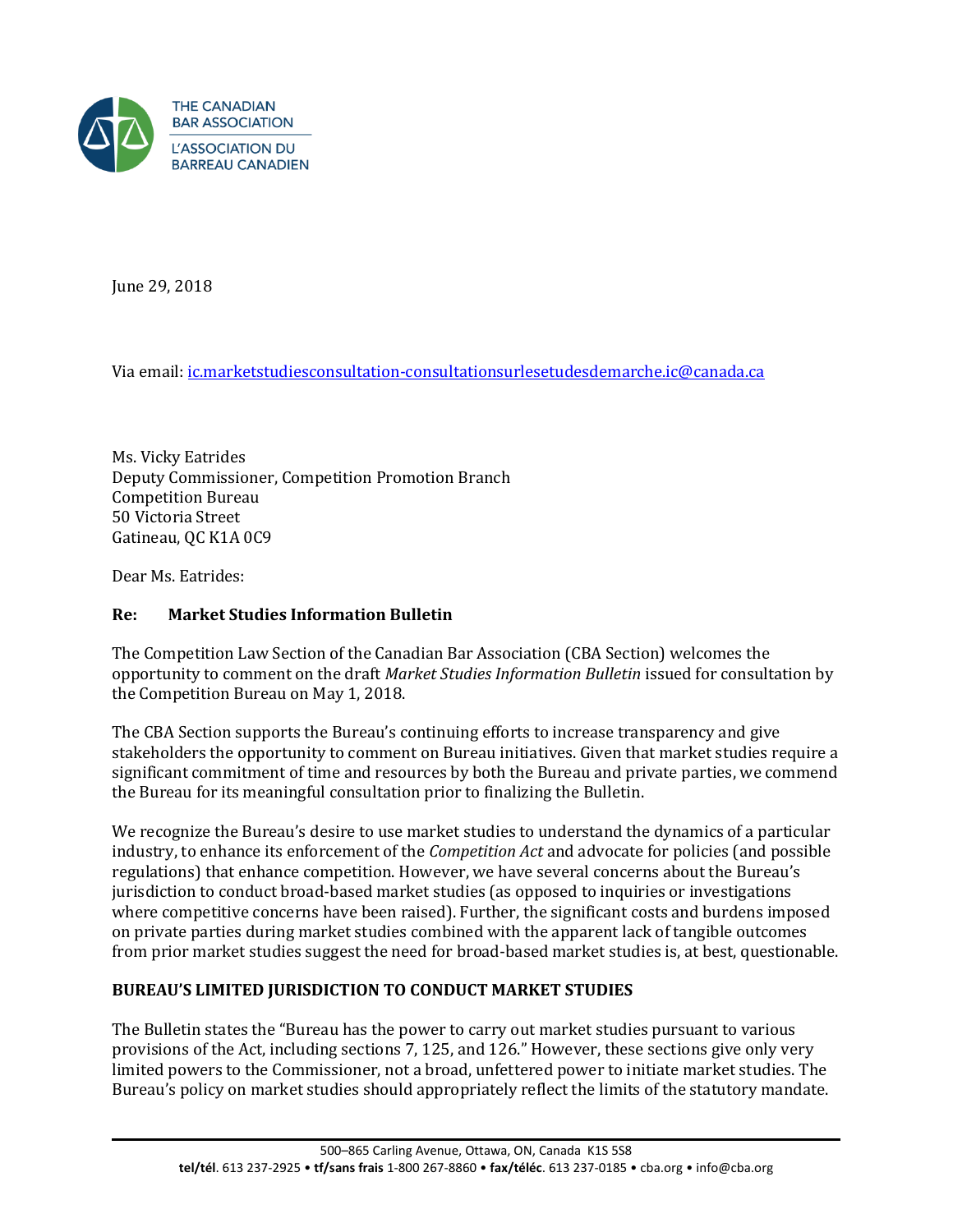## **A. Sections 125 and 126 of the Act**

Subsection 125(1) allows the Commissioner, "at the request of any federal board, commission or other tribunal or on his own initiative," to "make representations and call evidence" before the federal body when those representations or evidence are relevant to or factor into a matter before the federal body. Subsection 126(1) allows the Commissioner to do the same with provincial boards, commissions or other tribunals.

On their face, these sections limit the Commissioner to make representations or call evidence only on topics relevant to a matter before a board, commission or tribunal, and to the factors the body is entitled to consider when determining a matter.

Sections 125 and 126 are further constrained by subsections  $125(2)$ <sup>1</sup> and  $126(2)$  which define "board, commission or other tribunal". The definitions necessarily limit the types of forums where the Bureau may make representations or call evidence. A "board, commission or other tribunal" requires the following elements:

- 1. that the board, commission, tribunal or person carry on "regulatory activities";
- 2. that the board, commission, tribunal or person "is expressly charged by or pursuant to an enactment of Parliament [or, in the case of a provincial board, an enactment of the legislature of a province]; and
- 3. that the enactment provides the board, commission, tribunal or person "with the responsibility of making decisions or recommendations related directly or indirectly to the production, supply, acquisition or distribution of a product".

A board, commission or other tribunal must meet all three elements to be an appropriate forum where the Bureau may make representations or call evidence (Qualifying Board).

If a board, commission, tribunal or person does not meet all three elements (i.e., is not a Qualifying Board), we suggest sections 125 and 126 do not give the Commissioner the authority to make representations or call evidence before these bodies. As such, we also suggest sections 125 and 126 do not give the Bureau a residual power to conduct market studies in the absence of a Qualifying Board. The Bulletin should reflect the limitations in sections 125 and 126.

Subsection 126(2) is similarly worded for provincial legislatures.

 $\overline{\phantom{0}}$ 

<sup>1</sup> Subsection 125(2) reads: "For the purposes of this section, "federal board, commission or other tribunal" means any board, commission, tribunal or person that carries on regulatory activities and is expressly charged by or pursuant to an enactment of Parliament with the responsibility of making decisions or recommendations related directly or indirectly to the production, supply, acquisition or distribution of a product."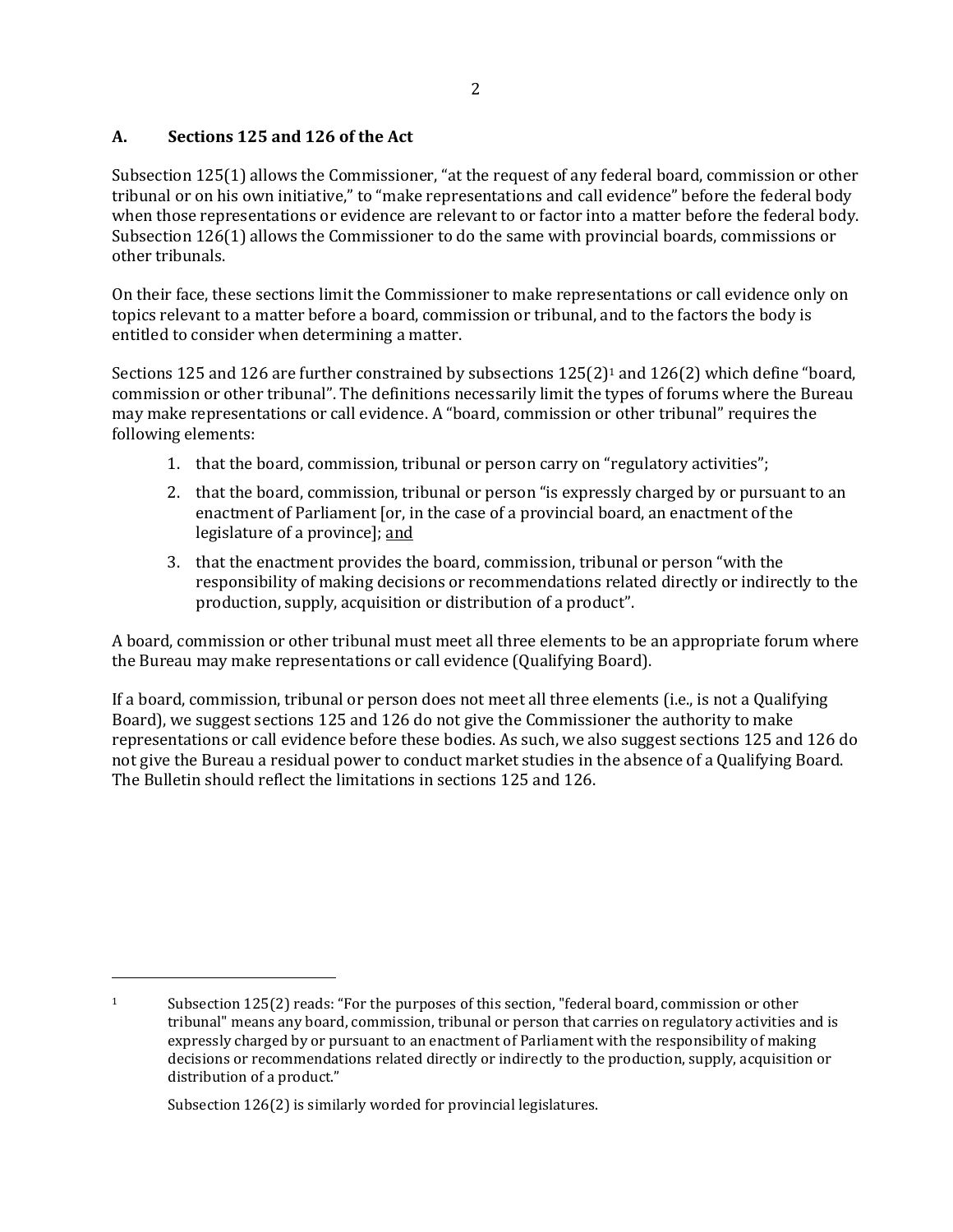#### **B. Section 7 of the Act**

The Bulletin states that, in addition to sections 125 and 126, the Bureau has the power to carry out market studies pursuant to section 7 of the Act and the Act's purpose clause.2 Section 7 states the Commissioner shall be responsible for "the administration and enforcement of the Act".

In our view, a broad enforcement provision does not give sufficient statutory authority to the Commissioner to exercise powers not specifically assigned under the Act. All exercises of public authority must find their source in law, and decision makers may not exercise authority not specifically assigned to them.3 In the absence of clear statutory language giving the Commissioner the power to conduct market studies, a strong argument could be made that market studies outside the circumstances of sections 125 and 126 would be conducted with no legal authority.

Parliament would have expressly granted the Commissioner the ability to conduct market studies had that been Parliament's intent. In other situations where Parliament gives regulatory bodies power to conduct market studies, surveys and similar assessments, Parliament has clearly outlined the powers.<sup>4</sup>

Statements of past Commissioners support the position that the Act does not confer authority to conduct market studies. In 2003, then Commissioner Konrad von Finckenstein appeared before the House Committee on Industry, Science and Technology to discuss possible causes of an increase in the price of gasoline, the potential negative effects of an increase, and potential corrective measures. In his opening remarks, Mr. von Finckenstein responded to a request to conduct an investigation in the Canadian oil and gasoline industries by observing:

As we indicated in our response to this request, while the Bureau's mandate includes the very important role of being investigator and advocate for competition, the current legislation does not provide the Bureau with the authority to conduct an industry study.5 [emphasis added]

l

The *Office of the Superintendent of Financial Institutions Act* provides for disclosure of information that "has been obtained as a result of an industry-wide or sectoral survey conducted by the Superintendent in relation to an issue or circumstances that could have an impact on the financial condition of financial institutions" (RSC 1985, c 18, (3rd Supp), Part I, s 22(3)(b)).

The *Broadcasting Act* expressly grants the Canadian Radio-Television and Telecommunications Commission powers to "undertake, sponsor, promote or assist in research relating to any matter within its jurisdiction under this Act ..." (SC 1991, c 11, s 14(1)).

The *Financial Consumer Agency of Canada Act* grants the Commissioner broad powers to "carry on any activity that he or she considers necessary" in furtherance of the objects in subsection 3(2) and 3(3). These objects include promoting consumer awareness about the obligations of financial institutions, fostering cooperation, monitoring and evaluating trends and emerging issues that may have an impact on consumers of financial products and services, and collaborating with stakeholders. (SC 2001, c 9, ss 3(2), 3(3), 5(5), 5(6)).

<sup>2</sup> See footnote 4 of the Bulletin.

<sup>3</sup> *Dunsmuir v. New Brunswick*, 2008 SCC 9, available [online:](https://www.canlii.org/en/ca/scc/doc/2008/2008scc9/2008scc9.html) *[Dunsmuir]* at paras. 28-29 .

<sup>4</sup> For example:

<sup>5</sup> House of Commons Committee on Industry, Natural Resources, Science and Technology Evidence, 37th Parl., 2nd Sess., No. 40 (May 5 2003) at 1535. [Finckenstein].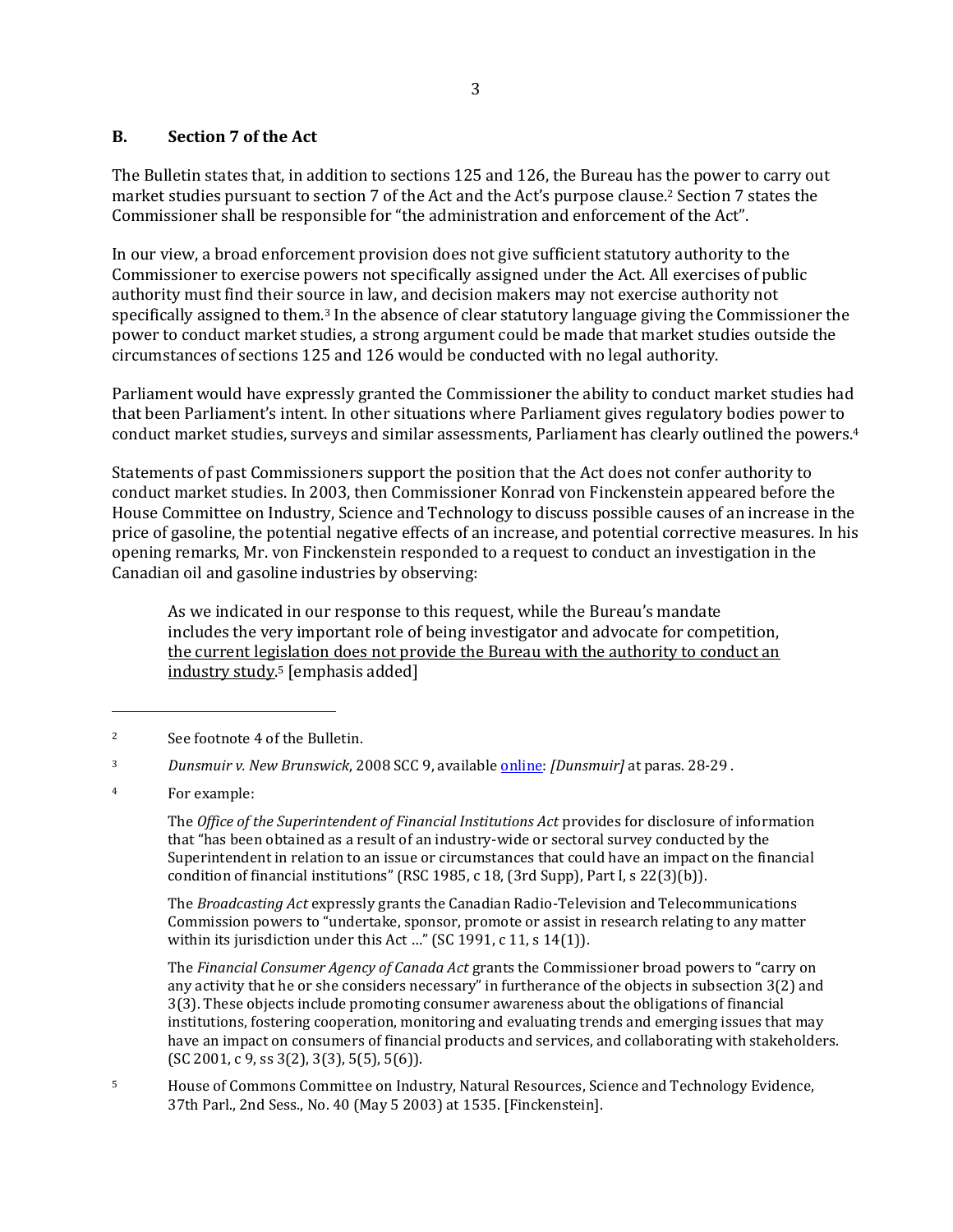In response to a subsequent question on the relationship between volume targets, shareholder pressure, and prices in the petroleum industry, Mr. von Finckenstein reiterated "it's not part of our mandate"6 to answer such an industry specific question.

Similarly, then Commissioner Sheridan Scott appeared before the House Committee on Industry, Science and Technology in November 2004, where she was asked why a market study power was not added to the Act after Commissioner von Finckenstein's appearance before the Committee in 2003:

**Mr. Paul Crête:** At the time, the Committee was carrying out a comprehensive study [on gasoline prices] which involved reviewing the legislation as a whole. So, I'm a little surprised that three years later, after quite properly carrying out extensive consultations, we end up with a bill that is completely silent on the most contentious issue affecting society today. The oil companies are a very good example, but that would also apply to a variety of industries. Do you not think this aspect of the legislation should be updated as soon as possible?

**Ms. Sheridan Scott:** It's a question of consultations. Market studies were the second issue that some people had problems with. We had suggested that the Bureau be able to conduct its own studies. However, the problem revolves around the fact that we have the power to launch criminal proceedings. So, if we were able to carry out general studies, we might end up facing problems with the Charter of Rights and Freedoms, for example, if the testimony of individuals provided in a general context led us to carry out a criminal investigation.

We therefore suggested referring these matters to the Tribunal…but that option would also give rise to some procedural problems. So, we are now trying to find a model that would operate as effectively as possible without giving rise to this kind of procedural problem. We would certainly be prepared to use a model, but not one that doesn't work."7 [emphasis added]

Further, the Bureau has recently noted the lack of statutory authority during the Commissioner's speech at the 2018 CBA Spring Conference:

For the Bureau to be an effective advocate of competition for Canadian consumers, it needs formal powers to conduct market studies. That includes the power to compel information to conduct the studies… Canada's lack of formal market study powers falls below international standards…Having formal market study powers would allow the Bureau to more robustly study and make recommendations regarding issues that currently cause substantial economic harm to Canadian consumers and businesses.8 [emphasis added]

 $\overline{a}$ 

<sup>6</sup> *Ibid.* at 1705.

<sup>7</sup> House of Commons Committee on Industry, Natural Resources, Science and Technology Evidence, 38th Parl., 1st Sess., No. 8 (November 18 2004) at 1600 [Scott].

<sup>8</sup> Competition Bureau, Remarks by John Pecman, Commissioner of Competition at the Canadian Bar Association Spring Conference, *Building antitrust with trust*, May 10, 2018, availabl[e online:](https://www.canada.ca/en/competition-bureau/news/2018/05/building-antitrust-with-trust.html) see also Competition Bureau, *Competition Bureau Submission to the OECD Competition Committee Roundtable on Methodologies for Conducting Market Studies,* May 4, 2017, available [online](http://www.competitionbureau.gc.ca/eic/site/cb-bc.nsf/eng/04211.html): "While the Act grants the Commissioner the express authority to appear before federal and provincial boards, commissions and other regulators to advocate for competition, there is no provision that specifically empowers the Bureau to undertake market studies" [emphasis added].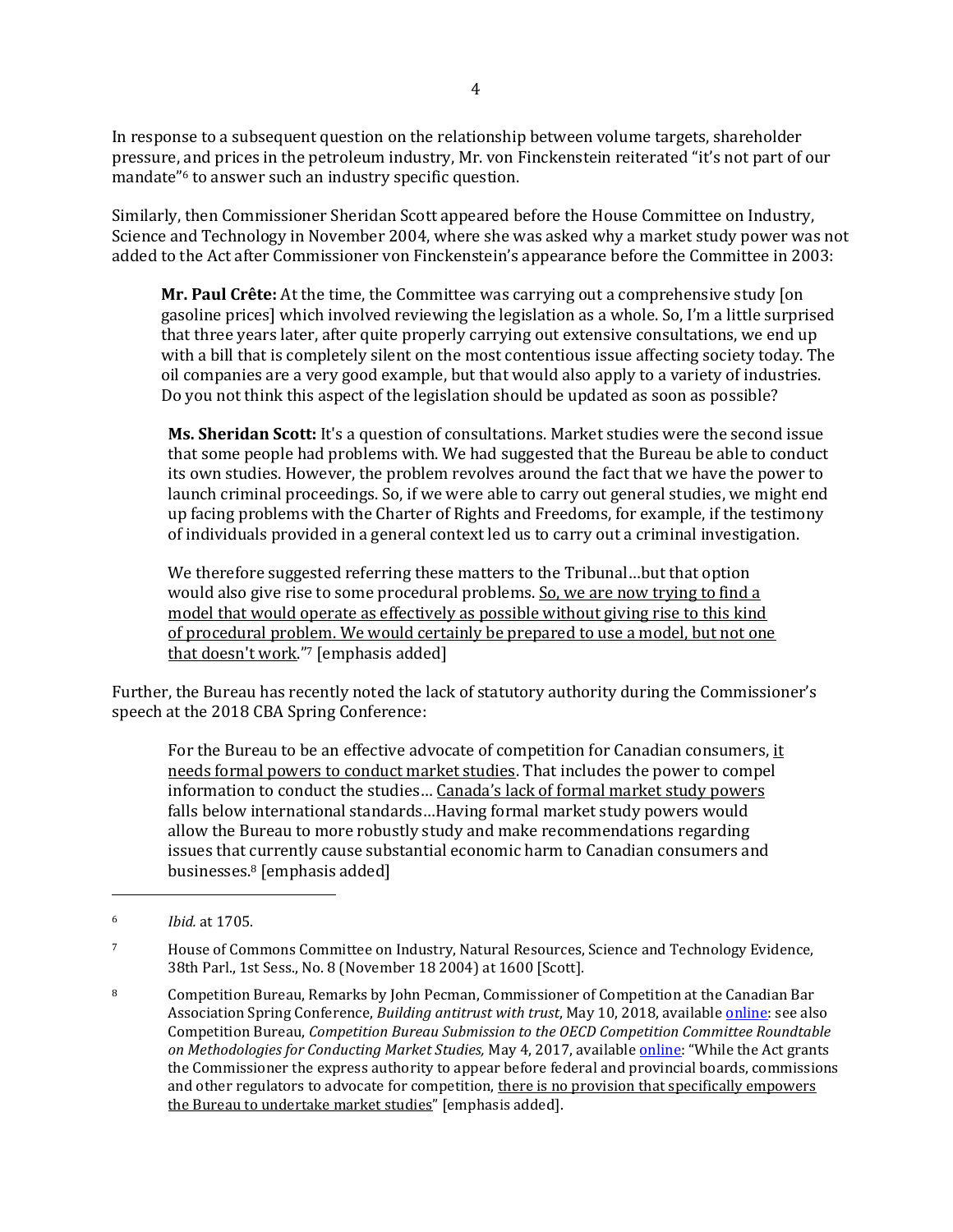The comments in the *Wilson Report<sup>9</sup>* on the Bureau's role in competition advocacy (including its use of market studies) suggest that a potential reason Parliament has not granted the Competition Bureau a formal market study power is that other bodies are better suited to conduct these studies. The *Wilson Report* noted:

There are concerns about expanding the role of the Competition Bureau to include additional formal competition advocacy responsibilities in terms of possibly overwhelming its limited resources or causing the Competition Bureau to lose its focus on, or creating a conflict with, its core enforcement responsibilities. In this connection, the Panel is of the view that it is preferable to vest the responsibility for undertaking market studies as well as similar competition advocacy activities in another specialized and independent institution.

The Panel is of the view that the core mandate of the Competition Bureau is, and ought to continue to be, to enforce and promote compliance with the *Competition Act*. <sup>10</sup> [emphasis added]

The Wilson Report's recommendations also align with comments made by Commissioners von Finckenstein and Scott when they appeared before Parliament.<sup>11</sup>

## **MARKET STUDY SELECTION AND SCOPING**

## **A. Identifying Potential Market Studies**

The Bulletin states "where there is no obvious violation of the Act and yet impediments to competition appear to exist in a sector, the Bureau may use a market study to examine those impediments." As discussed in more detail above, this position appears to rely on the Commissioner's general enforcement and administration powers under section 7 of the Act. However, if there is no ascertainable violation of the Act, the Commissioner may not have the proper authority to act under section 7 in any capacity.

 $\overline{a}$ 

See also 1605 where Commissioner Scott highlighted the Canadian International Trade Tribunal as the model of an agency that could more appropriately conduct market studies, as well as other potential options including studies under the *Inquiries Act* and in-depth studies by Parliamentary Committees.

<sup>9</sup> Competition Policy Review Panel, *Compete to Win* (Ottawa: Industry Canada, 2008) [Wilson Report].

<sup>10</sup> *Ibid.* p. 60.

<sup>11</sup> See Finckenstein at 1535: "It seems to me that it would be preferable to have a study on the overall situation carried out by an independent body that would have authority, that would be able to summon witnesses and gather information. It should also have the power to protect confidential information that someone is not necessarily going to want to share, but which would be vital in order to reach a conclusion based on the real facts...As we stated, the Canadian International Trade Tribunal would be able to do this. These analyses would have to be done in an objective manner by a public body that would have the authority to obtain information and the means to protect confidential information" [emphasis added].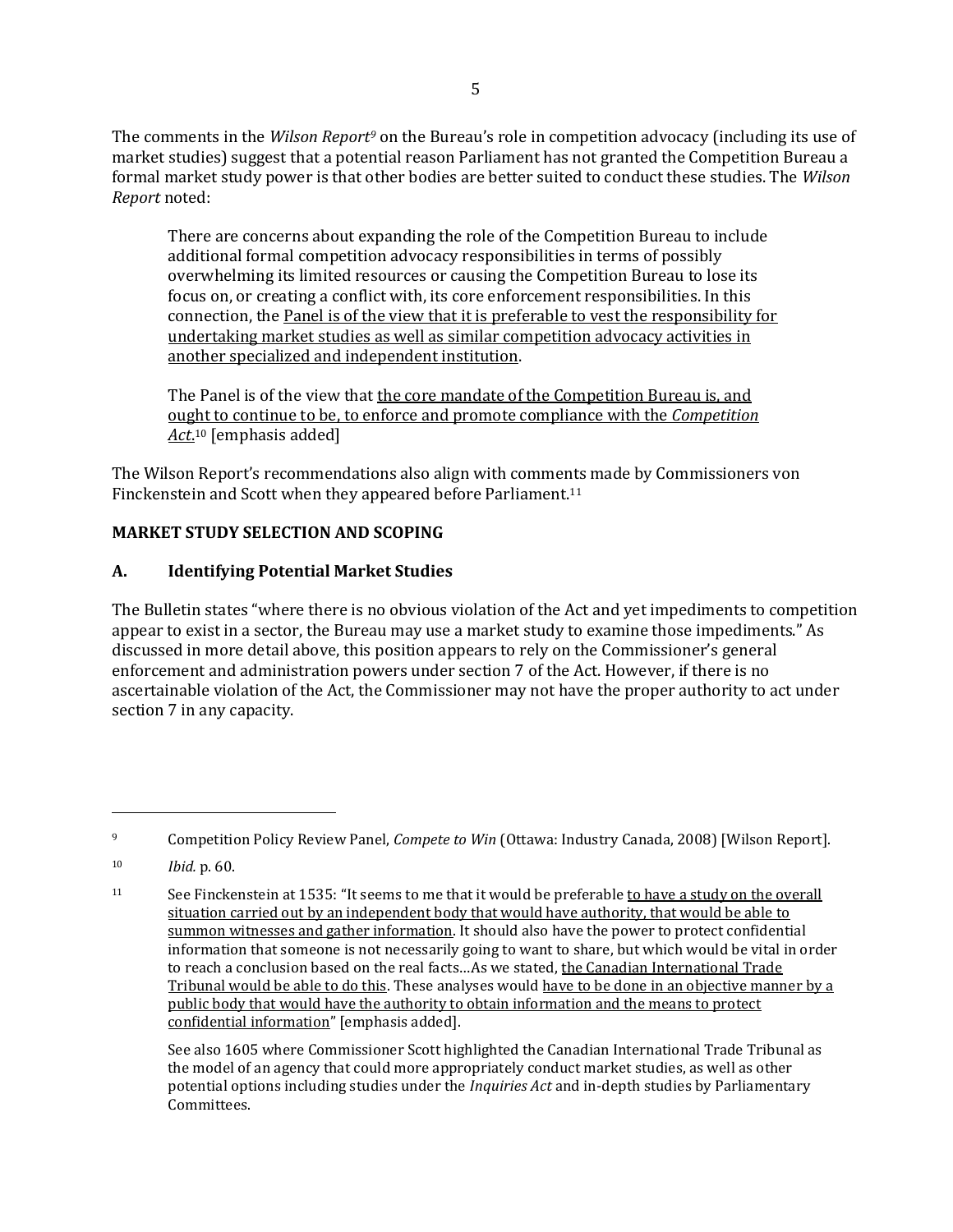The Bulletin states:

the Bureau generally researches and evaluates several potential sectors before undertaking a market study. The Bureau will seek to identify sectors that are important to the Canadian economy, where the findings of a market study could be used to help promote the efficiency and adaptability of the Canadian economy and provide consumers with competitive products and product choices. [emphasis added]

The Bulletin also states that the Bureau would like to conduct these studies where "impediments to competition appear to exist". This suggests the Bureau is not simply using these studies to educate itself but rather, may be looking for potential violations of the Act.

In our view, by identifying sectors in this manner, the Bureau risks presupposing its findings before conducting its study. If the decision to initiate a market study is based on the Bureau's pre-existing view that a sector faces competitive challenges, the Bureau should ensure that its pre-existing views do not shape the design or scope of a market study. Given the potential impact of a market study on the Bureau's enforcement and advocacy efforts, the proper design and scope of any market study will be critical to ensuring the validity of its findings.

The Bulletin also states that the Bureau relies on a range of information in identifying potential market sectors.<sup>12</sup> The Bulletin correctly states "the Bureau cannot compel any person to provide data or information in the context of a market study." The Bulletin should explicitly address how the Bureau will ensure the design and scope of a study and the Bureau's resulting efforts are not influenced by any biases introduced by initial sources of the market study process.

Footnote 6 of the Bulletin references the value of formal investigative powers to conduct market studies. To the extent the Bureau takes the view that formal investigative powers are necessary (as suggested by Commissioner Pecman in his outgoing speeches), then the Bureau should give its rationale and explain why the market studies performed to date have been inadequate for the Bureau's purposes.

### **B. Market Study Selection**

l

The Bulletin indicates the Bureau will take into account a wide variety of factors concurrently prior to selecting a market study, including the following factors:

- 1. Does a forum to present the Bureau's findings exist, and is there a high level of public interest?
- 2. Will the Bureau bring forward unique arguments, unlikely to be presented by others?

<sup>&</sup>lt;sup>12</sup> The sources include: suggestions received through the Bureau's Advocacy Suggestion Form; input from stakeholders, including the legal and business communities, consumer groups, academics and others; complaints received by the Bureau; previous Bureau activities in a given sector or matters examined by the Bureau's enforcement branches that appear to indicate competition issues in a sector, but which may not be suitable for enforcement action; competition concerns raised in public policy discussions, media reports or work done by other competition agencies; evaluation of the economic impact of legislation, regulation or policies; legislative or regulatory proposals or proceedings and other federal or provincial policy initiatives; and requests from federal or provincial governments, policymakers or regulators.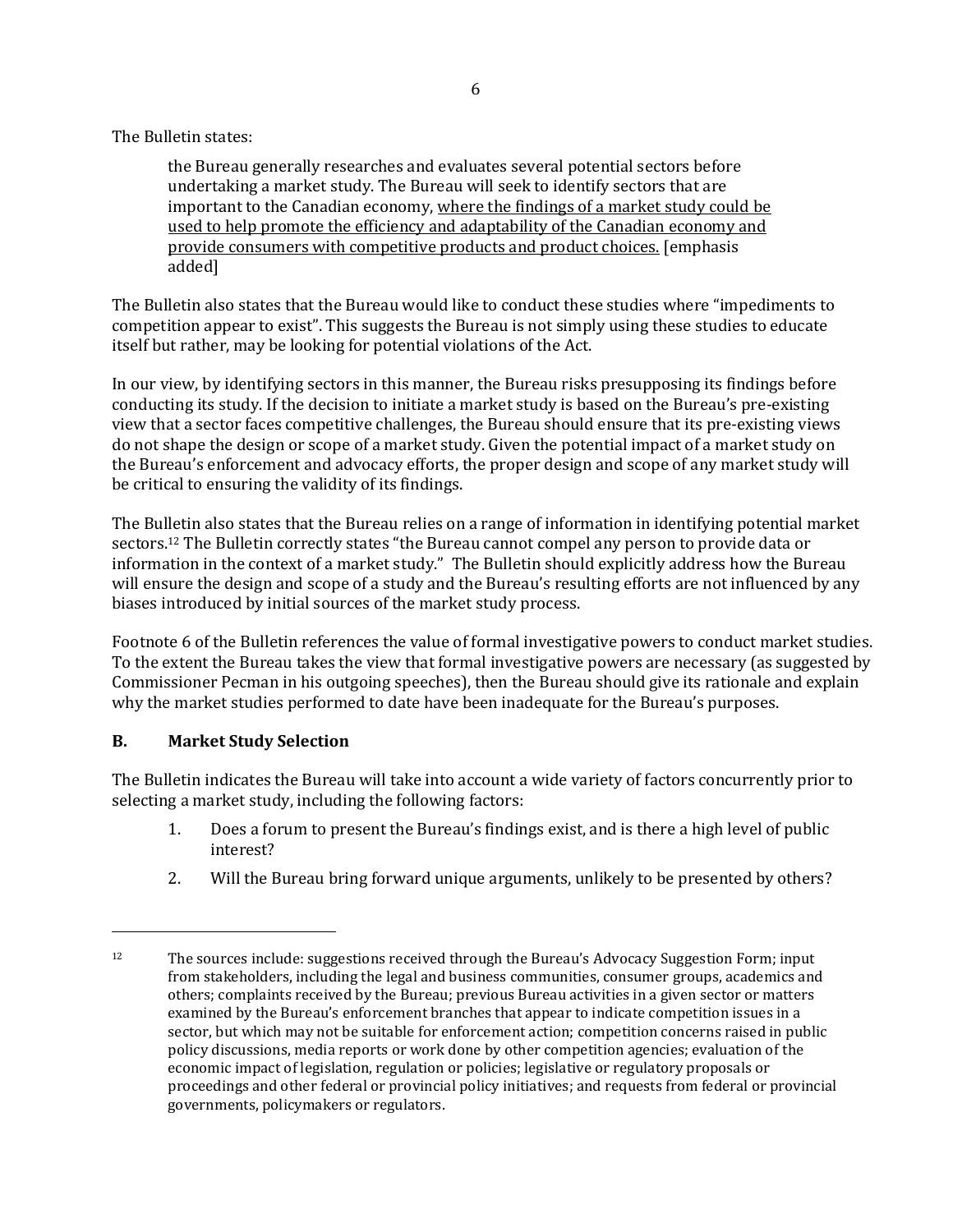- 3. Will the Bureau be able to gauge the impact of its advocacy efforts?
- 4. Will the Bureau's efforts have clear, tangible benefits for Canadians? How widely and deeply will the impact be felt?

On the first factor, the existence of a forum where the Bureau can present its findings could be viewed as a necessary requirement rather than just one factor among others in determining whether the Bureau should select a market study. Unless relying solely on section 7 of the Act as the source of the Bureau's authority (which as discussed above is questionable), the CBA Section suggests this factor be more prominent. The Bureau's references to sections 125 and 126 in its comments on follow-up to market studies at page 15 of the Bulletin would similarly require revision.

On the second factor, the Bureau should consider whether regulatory bodies are better able to assess competitive dynamics in regulated industries that may be chosen for a market study. The Bulletin identifies four sample market studies: FinTech, beer, self-regulated professions and generic drugs. In each of these studies, the Bureau was acting in a heavily regulated area.13 Instead of conducting its own market study, the Bureau could encourage these regulated bodies to engage in competition analysis, given their expertise in their own regulatory regimes.

Conversely, in view of experiences in past studies of regulated industries, it may be appropriate for the Bureau to focus on assessments of regulatory barriers rather than on studies of a market generally. Thus, the Bureau could focus its analysis on the laws and regulations impeding competition.

For example, in the self-regulated professions study, the Bureau "identified several areas that seemed of general concern, industry restrictions on entering the profession, overly narrow scopes of practice, restrictions on advertising, use of suggested fee guides, and restrictions on business structures." As such, the Bureau's recommendations focused on the parties that regulated the profession rather than the market participants themselves. While market participants can be involved in the study, the Bureau may frame its efforts around, and focus its analysis on, the regulatory framework or policies of the relevant regulator that are impeding competition rather than focus on the conduct of market participants (i.e., Canadian businesses acting within the existing regulatory regimes)

<sup>13</sup> The expert regulatory agencies in the areas studied are:

 $\overline{a}$ 

- FinTech: provincial securities regulators like the Ontario Securities Commission; federal and provincial consumer protection regulators; the Office of the Superintendent of Financial Institutions; the Financial Transactions and Reports Analysis Centre of Canada; and the Office of the Privacy Commissioner of Canada.
- Beer (Ontario): Liquor Control Board of Ontario; Alcohol and Gaming Commission of Ontario; Canada Revenue Agency (under the *Excise Act* and *Excise Act, 2001*) and Canadian Food Inspection Agency.
- Self-regulated professions: the Bureau examined five professions: accountants, lawyers, optometrists, pharmacists and real estate agents. These professions are governed by provincial governing bodies. For example, in Ontario, the five professions are regulated by the Chartered Professional Accountants Ontario, the Law Society of Ontario, the College of Optometrists of Canada, the Ontario College of Pharmacists, and the Real Estate Council of Ontario.
- Generic Drugs: Health Canada's Health Products and Food Branch.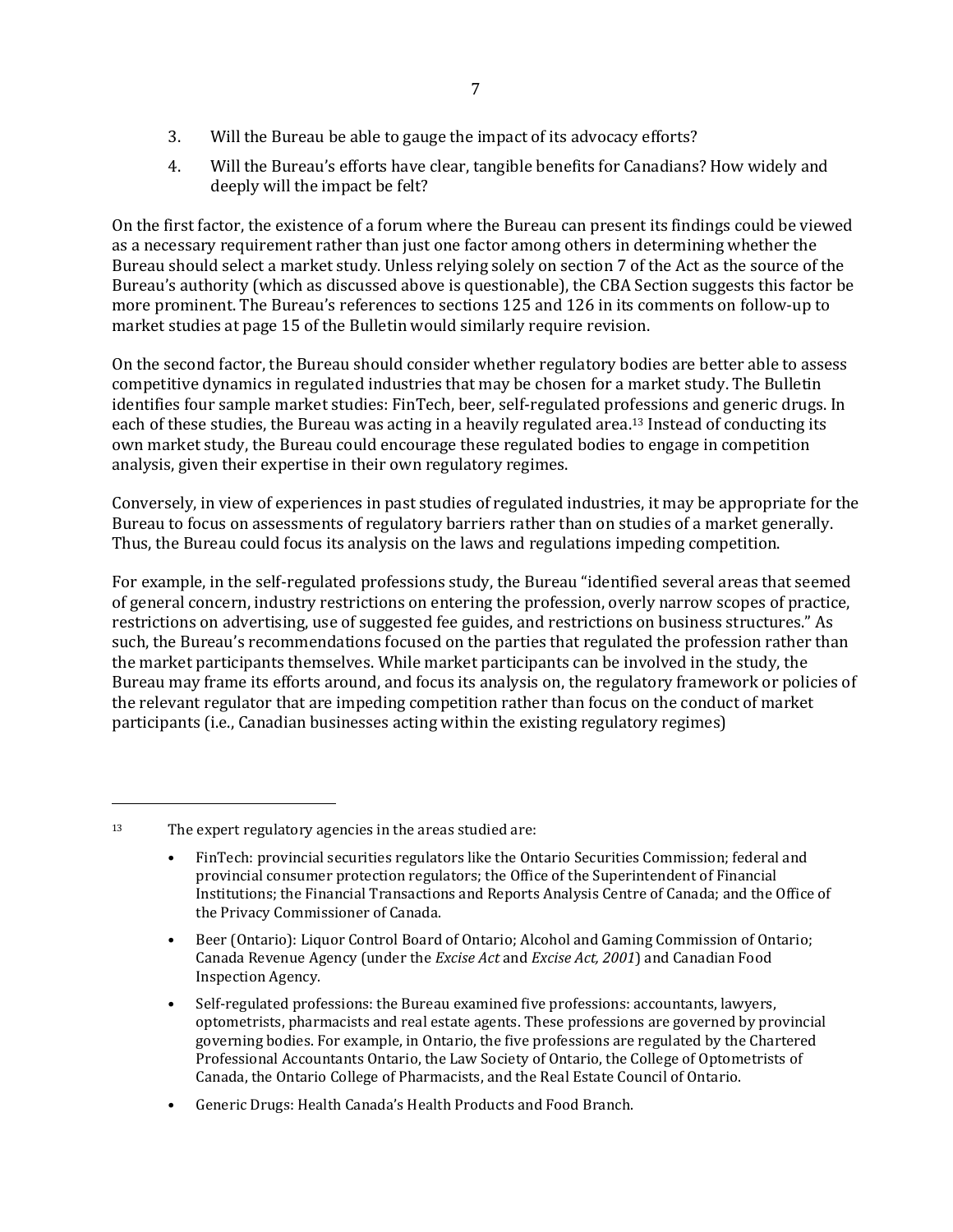For the third and fourth factors, the Bureau should examine whether a consideration of these factors as part of the selection criteria is appropriate. Consideration of these factors requires the Bureau to know (or at least presuppose) that the market study will have a measureable impact and produce clear, tangible benefits at the time it selects the study. However, it is our view that the Bureau should not initiate a market study with a conclusion already in mind.

In addition, we believe that relying on the input of stakeholders who may have their own strategic agenda may skew the assessment of these factors. Finally, in respect of the fourth factor (which takes into account "clear, tangible benefits for Canadians"), it would be helpful for the Bulletin to give examples of prior market studies resulting in benefits for Canadians.

# **C. Market Study Scope**

The Bulletin asserts "the Bureau will typically attempt to narrow the scope of its market studies, where appropriate, to target the most important issues that may be impacting competition. This can take the form of presenting key questions that the market study will address (and potentially identifying issues that the market study will not examine)." The importance of selecting the right questions is critical, as how the study is framed can impact its outcome.

The Bulletin states the Bureau will try to narrow the study's scope by "comparing prices in jurisdictions with regulations that restrict entry against prices in jurisdictions with less restrictive regulations." Depending on the subject matter, cross-jurisdictional price comparisons can be problematic. Differences in price may be tied to a variety of factors (e.g. historical, environmental or technological), that may make a clear basis for comparison difficult. The Bureau should ensure that any cross-jurisdictional price comparisons are based on accurate and appropriately comparable information, to minimize the risk of the analysis leading to recommendations that could harm Canadian businesses.

### **D. Information Gathering**

We recognize that all relevant information must be obtained for a market study to have real value. However, we also support the Bureau's intent to make every effort to reduce associated costs and burdens on private parties in responding to market studies. It is also helpful that the Bulletin explains that the Bureau will not require or request day-to-day business documents as part of a market study.

While it is helpful that the Bulletin notes "the Bureau does not use market studies to seek information for its enforcement activities", any comfort parties might take from this statement is negated by the later statement "where a market study uncovers evidence that the Act may have been contravened, that evidence may be used in an enforcement action".

While the Bureau may not start by seeking information on possible infractions, it is clear the Bureau takes the view that it can use information collected as part of a market study for enforcement purposes. As discussed in more detail below, the prospect of a participant's information being used by the Bureau to initiate an enforcement action against the participant reduces the incentive to cooperate in market studies.

The Bulletin also states that the Bureau may retain experts as part of its market study process. Hiring industry, economic or other experts for such work may be expensive and difficult to justify given the Bureau's limited resources.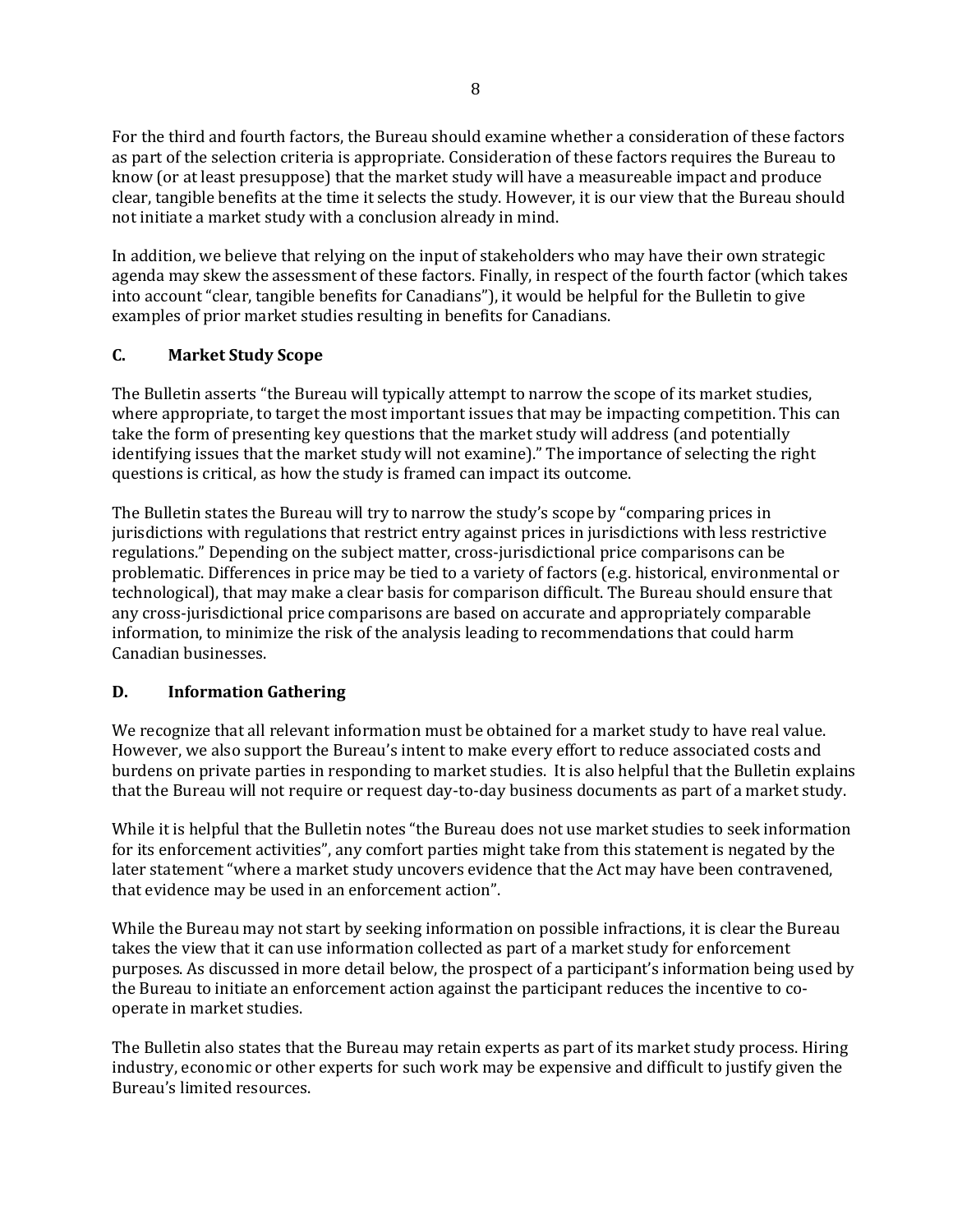In 2016-2017, the Bureau had only \$14.4 million in non-salary expenditures for experts for all 138 ongoing investigations and 35 advocacy initiatives. Hiring an expert for a market study would take away from the limited resources available to the Bureau during its enforcement-related investigations, investigations which could provide a tangible return to Canadians and Canadian businesses in the form of administrative monetary penalties and more competitive markets. Conversely, due to the same limited resources, the Bureau may be unable to hire an expert during a market study where one would otherwise be needed to properly determine and interpret the collected information. In this scenario, the Bureau may publish results and issue recommendations that are incomplete and do not reflect the realities of the industry.

While an independent expert's assessment of collected evidence would likely be helpful in checking any biases from participants, any decision to allocate funds for experts in market studies must also be weighed against the impact on the Bureau's remaining budget to retain experts for enforcement activities.

## **E. Treatment of Confidential Information**

The CBA Section appreciates the Bulletin's reaffirmation of the Bureau's position on the protection of confidential information. However, given the breadth of circumstances where the Bureau has the discretion to communicate confidential information, additional assurances may be required to encourage stakeholders to participate in a market study. In particular, additional protections may be required to assure participants that any information given by them will not be used in enforcement actions against them.

We commend the Bureau's statement that it is unlikely to conduct market studies where it may overlap with any enforcement efforts. The CBA Section urges the Bureau to go further and indicate that it will not typically commence or continue a market study if there is a material risk that it will conduct enforcement actions or investigations involving persons who it has asked to, or reasonably anticipates will, give information as part of a market study, within some reasonable period of time.

Despite this safeguard, it is possible that a market study will be undertaken, and subsequent enforcement activity may occur involving individuals who have given information to the market study. We note the Bureau's commitment to protecting confidential information voluntarily provided during market studies pursuant to section 29 of the Act. However, section 29 explicitly allows information to be used for the purposes of enforcing the Act.

To avoid discouraging participation in market studies by firms likely to have the most relevant information, we urge the Bureau to indicate that it will not typically use (directly or indirectly) information voluntarily given as part of a market study in an enforcement action against the person who provided the information. This could be parallel to the Bureau's commitment not to use information obtained in settlement decisions or from failed leniency discussions. As a practical matter, the number of occasions where the Bureau would be denied the ability to use such information would be limited, but a commitment of this nature would be invaluable in encouraging participation in market studies by firms most likely to possess important marketplace information.